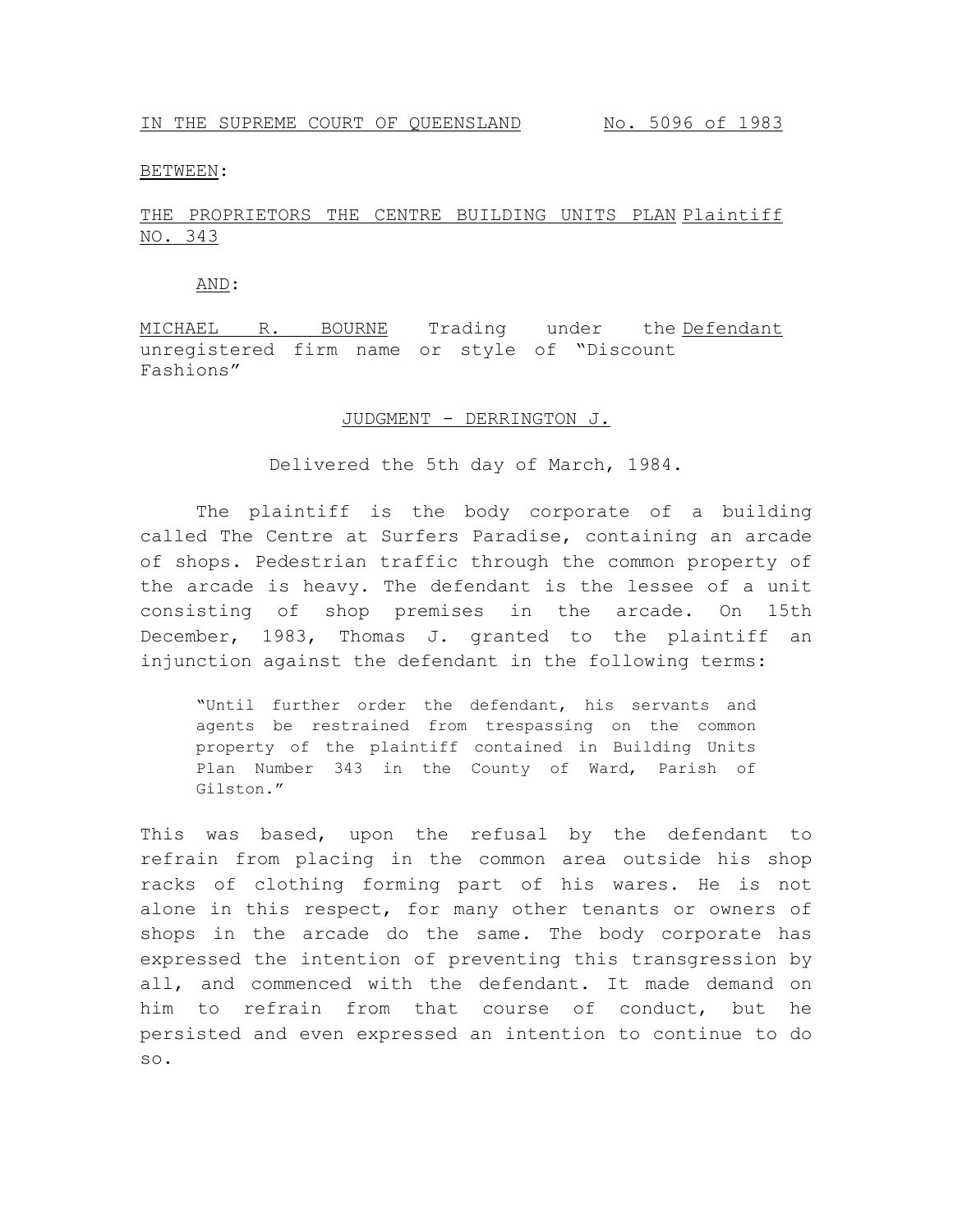The plaintiff now seeks to have the defendant committed for contempt because, despite the injunction, until very recently he continued his conduct as before. He undertakes to continue to refrain until the present issue is determined. He argues that he is not in trespass in acting as he does and says that the correct form of remedy against him, if any, would have been to restrain his acting in breach of the Building Units and Group Titles Act and/or the relevant by-laws of the building. He denies any such breach.

The basis of his denial of trespass is that he claims during the term of his lease to have an interest as tenantin-common as lessee over the common property, or at least the possessory rights associated with such a tenancy-incommon, and except in respect of ouster, a tenant-in-common cannot be in trespass.

The Building Units Titles Act, 1965, and by-laws thereunder (s. 13) originally applied to this building but it has generally been superseded by the Building Units and Group Titles Act 1980. However, the transitional provisions in s. 5(10) of the later Act retain the application of the former by-laws, which were contained in the First Schedule of the prior Act. The transitional provisions also would seem to apply to former estates or interests in the common property, but that does not appear to be relevant as the relevant provisions of both Acts on this subject are identical.

S. 9 of the former Act and s. 20 of the later Act where relevant provide as follows:-

"(1) The common property shall be held by the proprietors as tenants in common in shares proportional to the lot (unit) entitlements of their respective lots (units).

. . .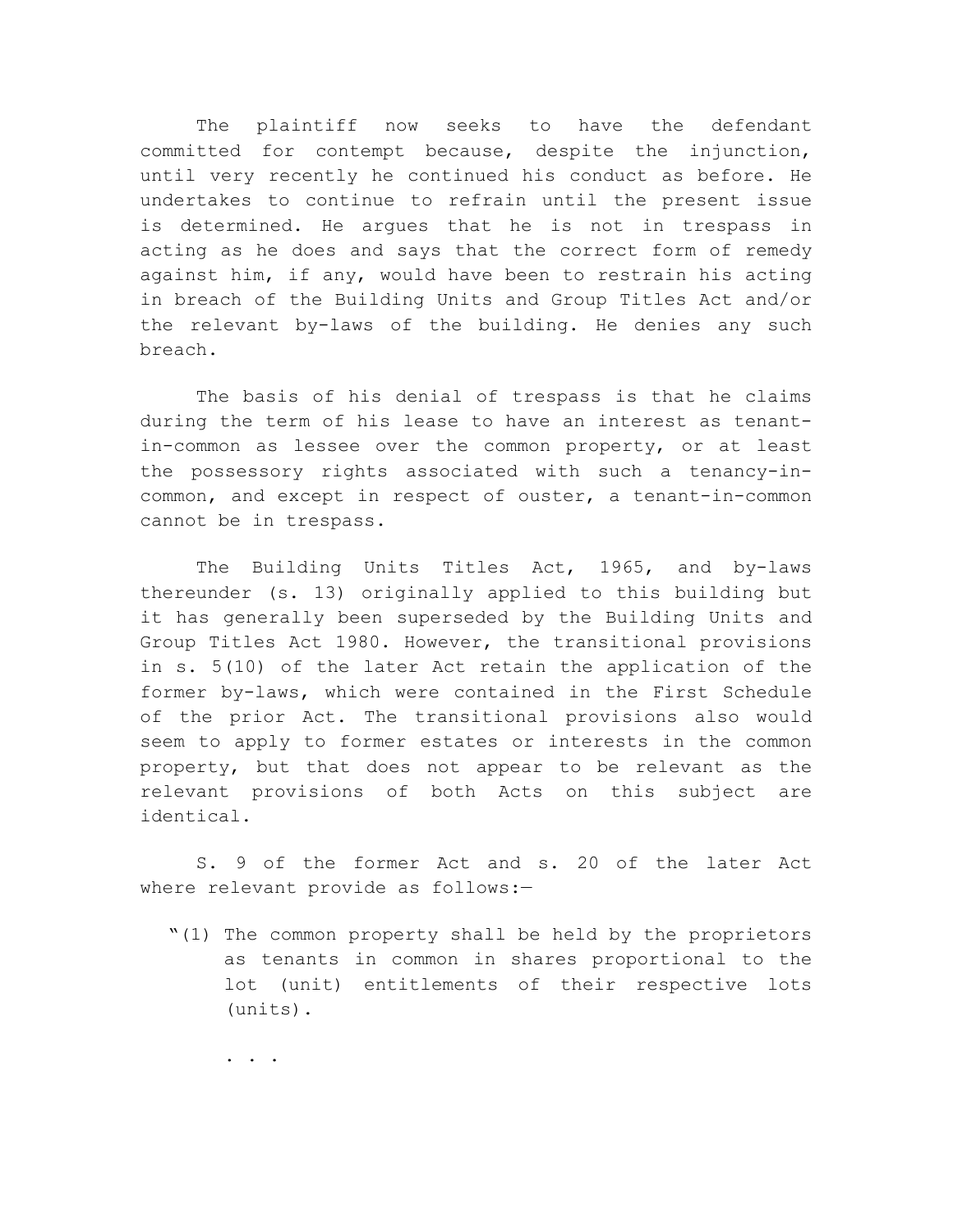(3) Save as in this Act provided, no share in the common property shall be disposed of except as appurtenant to the lot (unit) of the proprietor and any assurance of a lot (unit) shall operate to assure the share of the disposing party in the common property without express reference thereto."

The plaintiff argues that in some way the provisions of ss. 9 and 20 (supra) do not constitute the defendant a tenant-in-common in the common property in respect of his estate for years created by the lease and that he is endowed with inferior rights compared with his lessor. The former proposition does enliven some doubt but it is impossible to say that a lessee does not receive for the term of the lease an assurance of all the rights of his lessor.

It is necessary first to consider the restrictions imposed by the new Act and the former by-laws upon the total proprietorial rights of a tenant-in-common of the common property.

The by-law relied upon by the plaintiff is by-law 1(d) of the former Act which reads as follows:—

"A proprietor shall -

(d) use and enjoy the common property in such manner as not unreasonably to interfere with the use and enjoyment thereof by other proprietors or the members of their households or their visitors."

In addition, the plaintiff relies upon a similar provision contained in s. 51(c) of the later Act which where relevant, reads as follows:-

"A proprietor, a lessee or occupier of a lot shall not -

(c) use or enjoy the common property in such a manner

"or for such a purpose as to interfere unreasonably with the use or enjoyment of the common property by the occupier of any other lot (whether that person is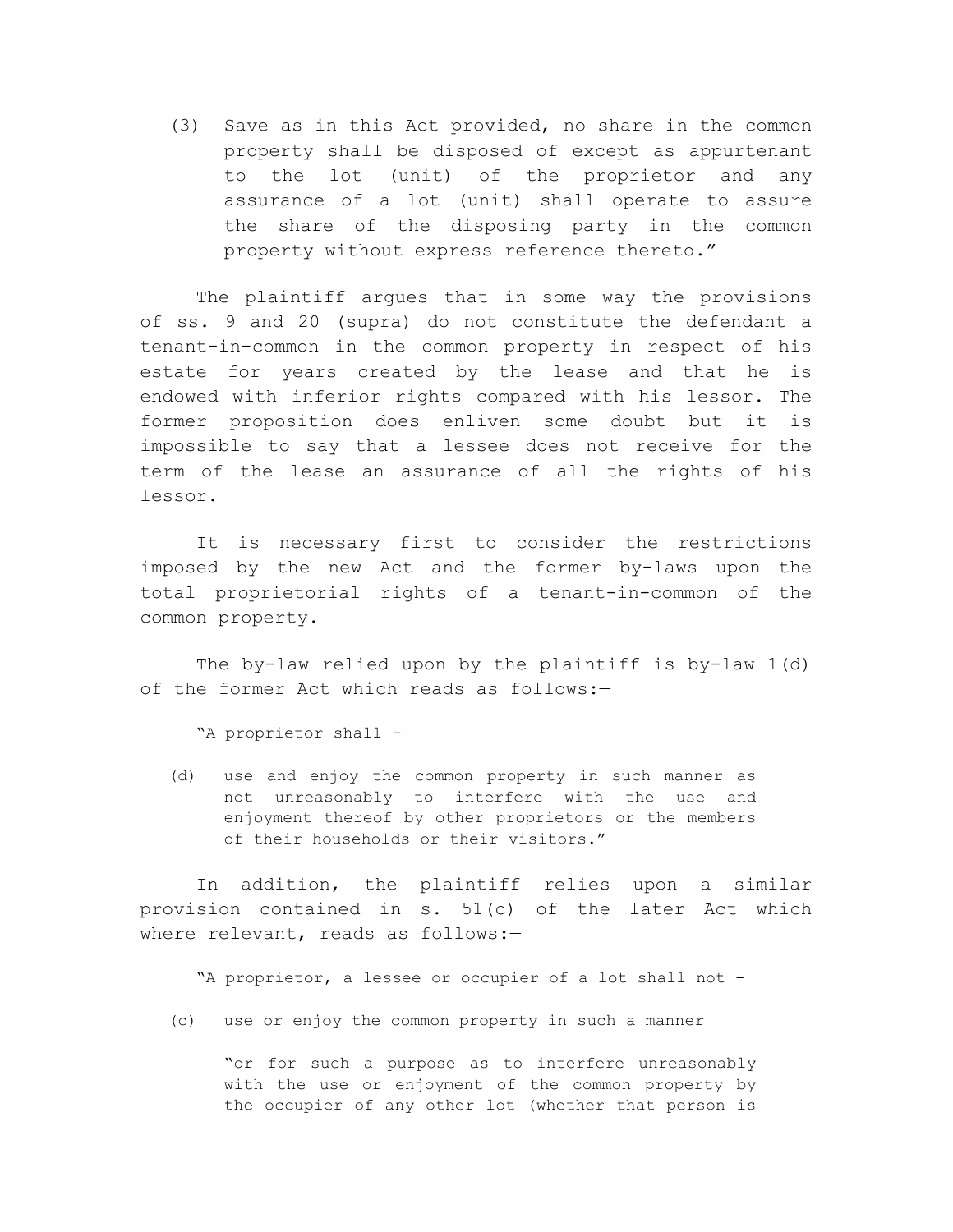a proprietor or not) or by any other person entitled to the use and enjoyment of the common property."

In addition, s. 30(5) provides as follows:-

"Without limiting the operation of any other provision of this Act, the by-laws for the time being in force bind the body corporate and the proprietors . . . , lessee or occupier of a lot to the same extent as if the by-law had been signed and sealed by the body corporate and each proprietor and each such . . . lessee and occupier respectively and as if they contained mutual convenants to observe and perform all the provisions of the bylaws."

The defendant claims that his conduct is not in any way in breach of his entitlement to act in respect of the common property in that in fact it does not interfere with others in any manner or mode prohibited by the above section, covenant and by-law. I find as a fact that since the date of the order, he has continued to place his racks of merchandise on the common property so as to be in breach of each of them.

As to his argument on trespass the defendant is supported by the statement in a multitude of the authorities that except as to ouster or its equivalent and not otherwise, a tenant in common cannot be held to be in trespass of the land the subject of the tenancy. See e.g. Clerk and Lindsell on Torts 15th Ed. para. 22-18; Pollock on Torts 15th Ed. p. 278; Halsbury 3rd Ed. Vol. 38 para, 1217 etc. Pollock says:—

"As between tenants in common of either land or chattels there cannot be trespass unless the act amounts to an actual ouster, i.e., dispossession. Short of that trespass will not lie by the one against the other so far as the land is concerned". Lord Hatherley, Jacobs v. Seward (1872) L.R. 5 H.L. 464, 472, 41 L.J.C.P. 221.

. . .

There is no wrong to the co-tenant's right of property until there is an act inconsistent with the enjoyment of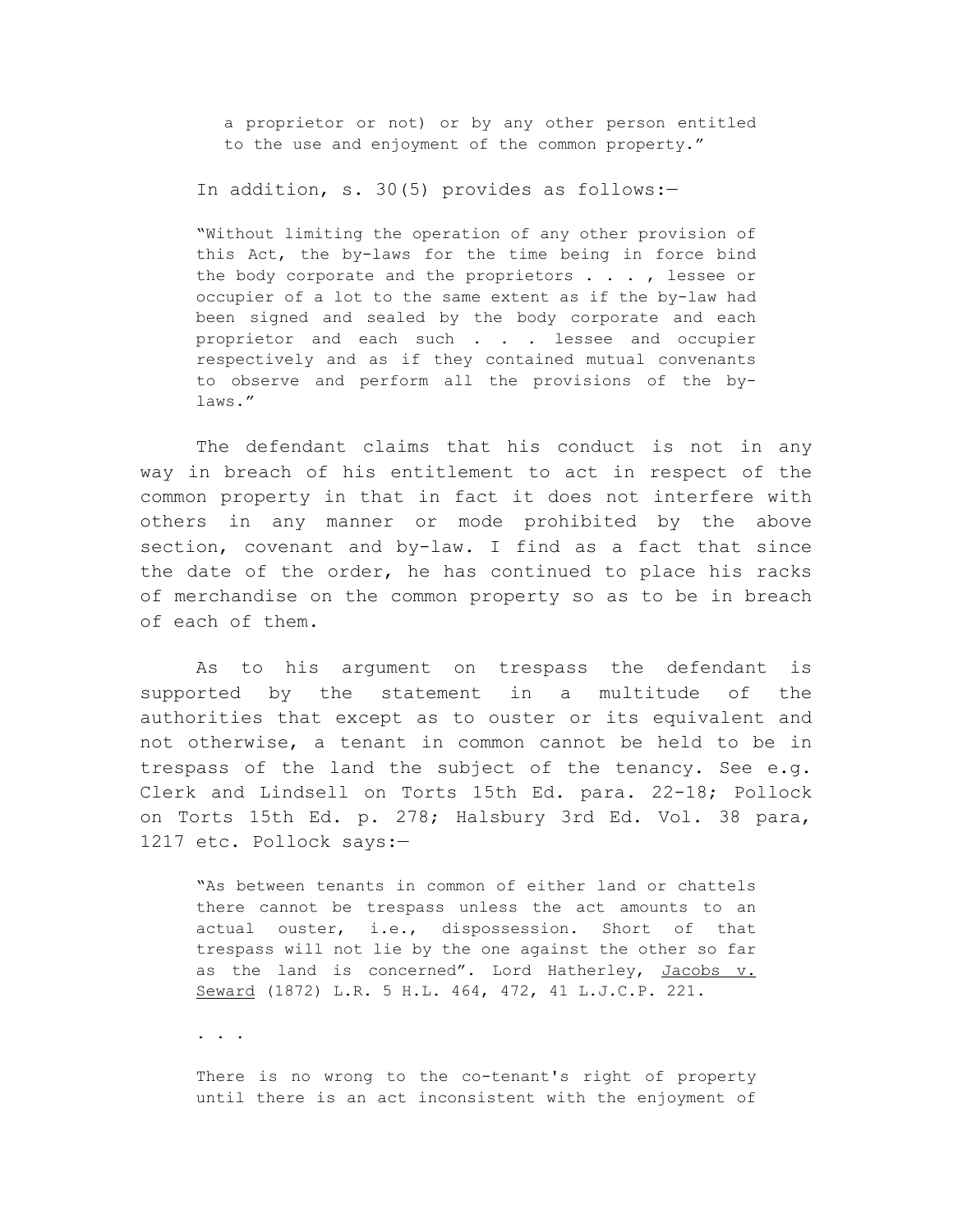the property by both. For every tenant or owner in common is equally entitled to the occupation and use of the tenement or property Litt s. 323; he can therefore become a trespasser only by the manifest assumption of an exclusive and hostile possession. It was for some time doubted whether even an actual expulsion of one tenant in common by another were a trespass; but the law was settled, in the latest period of the old forms of pleading, that it is. Murray v. Hall (1849) 7 C.B. 441, 18 L.J.C.P. 161, and Bigelow L.G. 343. At first sight this seems an exception to the rule that a person who is lawfully in possession cannot commit trespass: but it is not so, for a tenant in common has legal possession only of his own share. Acts which involve the destruction of the property held in common, such as digging up and carrying away the soil, are deemed to include ouster Wilkinson v. Haygarth (1846) 12 Q.B. 837, 16 L.J.Q.B. 103, Co. Litt. 200; unless, of course, the very nature of the property (a coal-mine for example) be such that the working out of it is the natural and necessary course of use and enjoyment, in which case the working is treated as rightfully undertaken for the benefit of all entitled, and there is no question of trespass to property, but only, if dispute arises, of accounting for the proceeds. Job v. Potton (1875) L.R. 20 Eq. 84, 44 L.J.Ch. 262."

In Lit. sect. 322, Lord Coke commented merely:

"That albeit one tenant in common takes the whole profits, the other hath no remedy by law against him, for the taking of the whole profits is no ejectment: but if he drive out of the land any of the cattle of the other tenant in common; or do not suffer him to enter or occupy the land, this is ejectment or expulsion whereupon he may have an ejectionae firmae for the one moiety, etc."

There appears however to have been no case in which there has been a clear or complete discussion of a situation such as here.

On a preliminary point it is necessary to decide the question of the status and rights of the defendant. Tenants-in-common are entitled to grant leases of their respective shares, and any of them may make a lease of his share - Woodfall's Landlord and Tenant 19th Ed. p. 14; Halsbury 1st Ed. Vol. 18 para. 780; Foa's Landlord and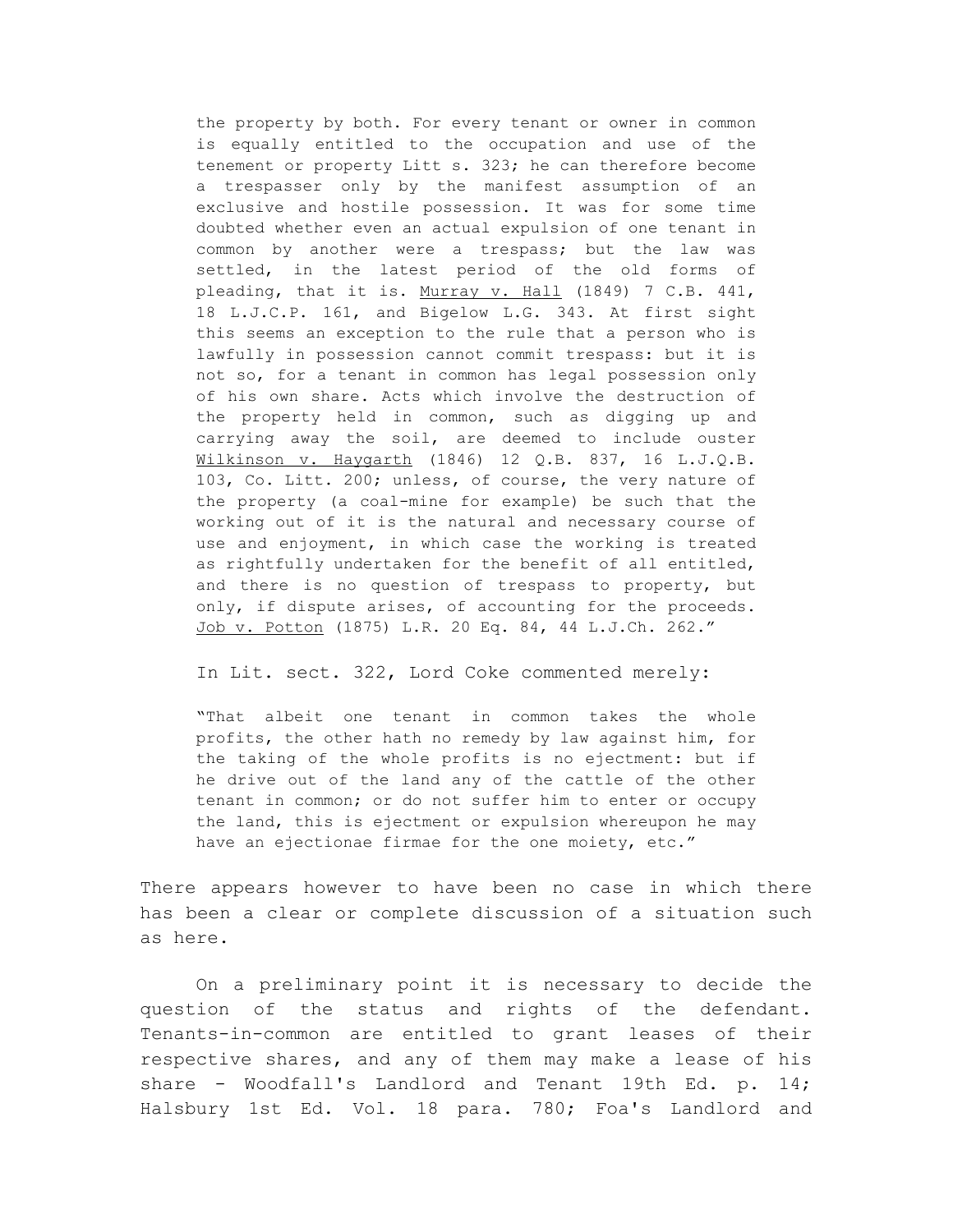Tenant 6th Ed. p. 39; Redman Landlord and Tenant 7th Ed. 60. Unfortunately none of these authorities speaks of the question whether the lessee becomes a tenant-in-common in respect of his estate, the lessor remaining a tenant-incommon in respect of his reversion. It is difficult to see why it should not be so for the lessor cannot be a tenantin-common in respect of the estate for the term of years which has passed to the lessee upon the demise and yet a tenancy-in-common in respect of that portion of the estate must continue. Moreover there need be no unity of interest. Halsbury 4th Ed. Vol. 39 para. 547. Authorities are difficult to find. In Re: Marcellos, it was held that the lessee of one tenant-in-common is not co-owner of the undivided interest within the meaning of s. 66F(1) of the Conveyancing Act 1919 (N.S.W.) so that his estate might be diminished or destroyed upon a sale in lieu of partition under that section. The reasoning relates to that subject only and is limited to the operation of that Act. In Cornish v. Gest 2 Cox 27, it was suggested by counsel arguendo that a lessee from a tenant-in-common himself becomes a tenant-in-common in respect of his estate. Such a suggestion was neither approved nor disclaimed by the Court.

In Goodlittle v. Tombs (1770) 3 Wlls. K.B. 118; 95 E.R. 965, a lessee of one tenant in common was spoken of and treated in every respect in the argument and judgment as a tenant-in-common. In Jacobs v. Seward (1872) L.R. 5 H.L. 464 where the parties were lessees from different tenants-in-common, their own positions were assumed to be as tenants-in-common though a tinge of doubt permeates the report. The word "assumed" appears more than once.

It is however unnecessary to decide this refinement because, even apart from s. 20(3) of the Act, a lease of his interest by a tenant-in-common has the effect of granting to the lessee for the period of the demise all the rights of the lessor in the demised land. Accordingly, whether a lessee is nominally a tenant-in-common or not, he has all the rights of one, including, most importantly, a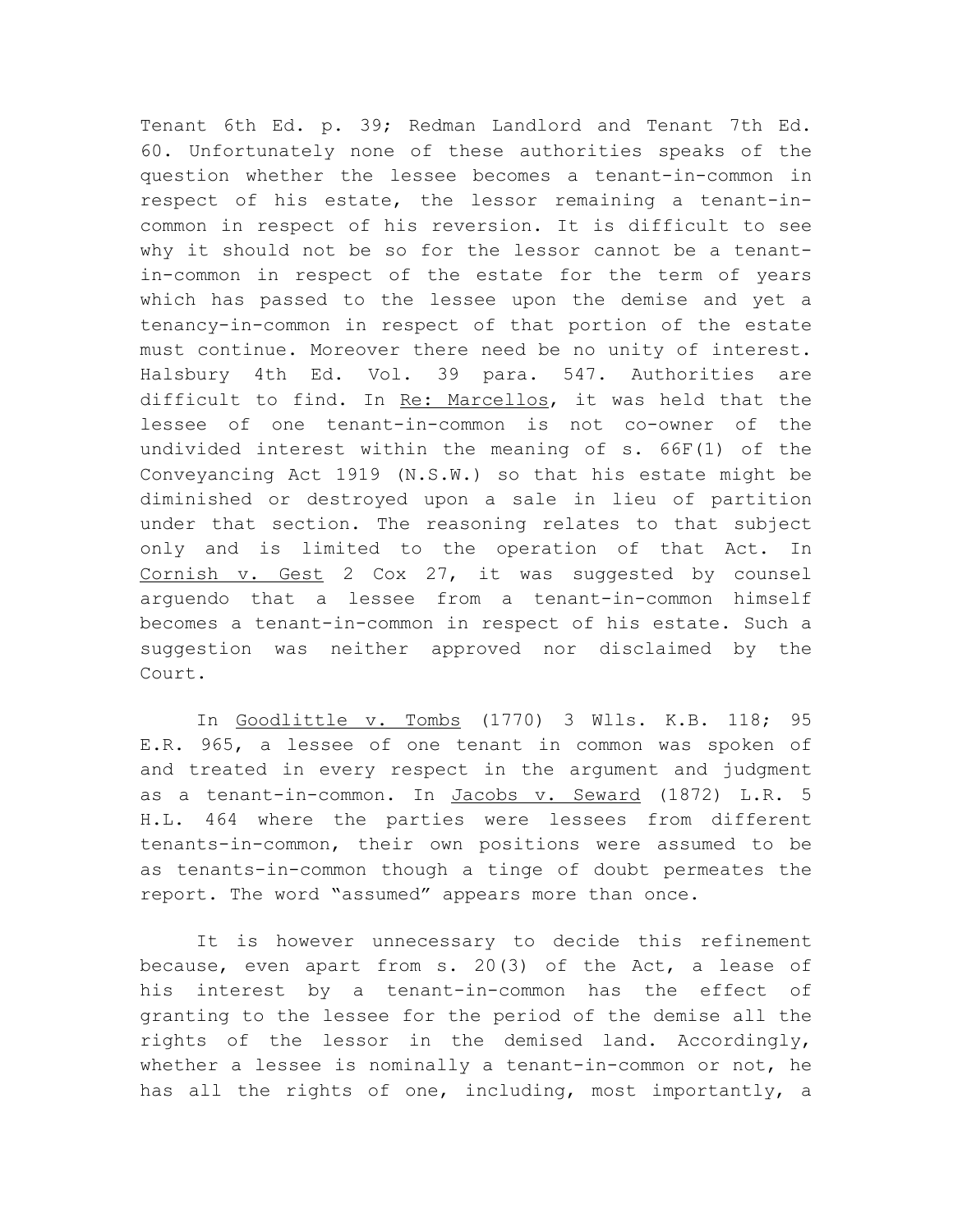right to possession equivalent to that of a tenant-incommon. This is because a tenant might license the doing of whatever he might do himself. Wilkinson v. Haygarth (1847) 12 Q.B. 837 per Coleridge J. at p. 846. There is ample authority to the effect that one, acting under the licence of a co-owner and within the powers granted by that licence, is under no greater liability to a charge of trespass than the co-owner himself -  $Job$  v. Potton (1875) B.R. 20 Eq. Gas. 84 per Bacon V.C. at p. 93; Jacobs v. Seward (1872) L.R. 5 H.L. 464.

The defendant's case then is that, having at least the rights of a tenant-in-common, although there are certain proscriptions imposed by the statute and by-laws upon his conduct, he cannot be guilty of trespass towards other coowners except by ouster. Ouster is not suggested here. Conformable with his other arguments, counsel for the plaintiff would argue that the defendant's rights are no more than the residue after deducting from the rights of a tenant-in-common those rights which are lost by virtue of the proscriptions, because the lessor cannot pass any greater rights than he has. Alternatively he would argue that even a tenant-in-common is liable to trespass if he exceeds his rights in relation to his co-owners.

Some support might be suggested for the latter argument in the words of Lord Hatherley L.C. in Jacobs v. Seward (supra) where he says at p. 474:—

"So long as a tenant in common is only exercising lawfully the rights he has as tenant in common, no action can lie against him by his co-tenant."

and at p. 475:—

"As long as the tenant in common is confining his use of that property to its legitimate purpose trover will not lie against him. But the moment he steps from the legitimate use to that which is illegitimate, as the sheriff seems to have done in that case by disposing absolutely of the common property as if the one partner had been the sole owner, trover will lie."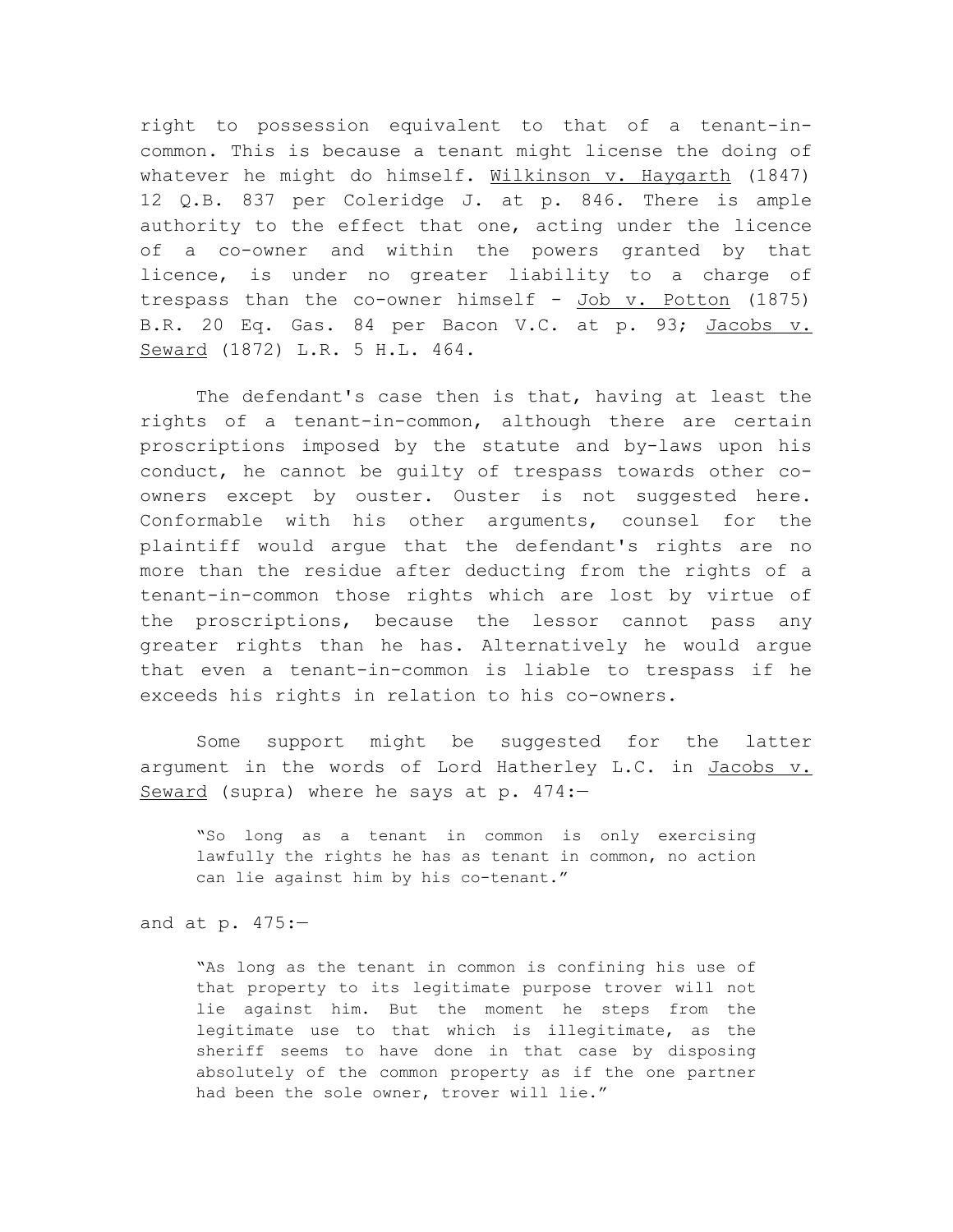However, those remarks were made in the context of a discussion concerning ouster by destruction of the land by the removal of an essential part of it such as the soil; and destruction of the subject-matter of the co-ownership and exclusion of the co-owner are the chief forms of ouster.

By way of comparison it is instructive to see the position where a co-owner commits an act which is an interference with the rights of his fellows but which is less than that absolute exclusion or destruction which would amount to ouster. In Cubott v. Porter 8 B. & C. 265, Bayley J. said:—

"One tenant in common has upon that which is the subjectmatter of the tenancy in common laid bricks and heightened the wall. Yet that be done further than it ought to have been done, what is the remedy of the other party? He may remove it. That is the only remedy he can have." - cited with approval in Watson v. Gray (1880) 14 Ch. D. 192 per Fry J. at pp. 195-6.

That might be compared with Stedman v. Smith 8 E. & B. 1 where, in addition to heightening the wall in which the parties were tenants-in-common, the offending co-owner so acted as to claim exclusive rights, and was thereby guilty of ouster.

Otherwise there is a dearth of authorities discussing the liability in trespass of a co-owner, or someone taking under him, who has some basic restriction upon his conduct and acts in excess of that restriction.

The plaintiff uses as an analogy the line of cases relating to trespass by a licensee who, whilst on land in accordance with his licence exceeds its terms or remains unlawfully after it has expired. See Clerk and Lindsell op. cit. para. 22-29. In the present case, it is argued, the defendant's rights in respect of the common area are similarly limited by reason of the provisions of ss. 30(5), 51(c) and the by-laws; and to the extent that he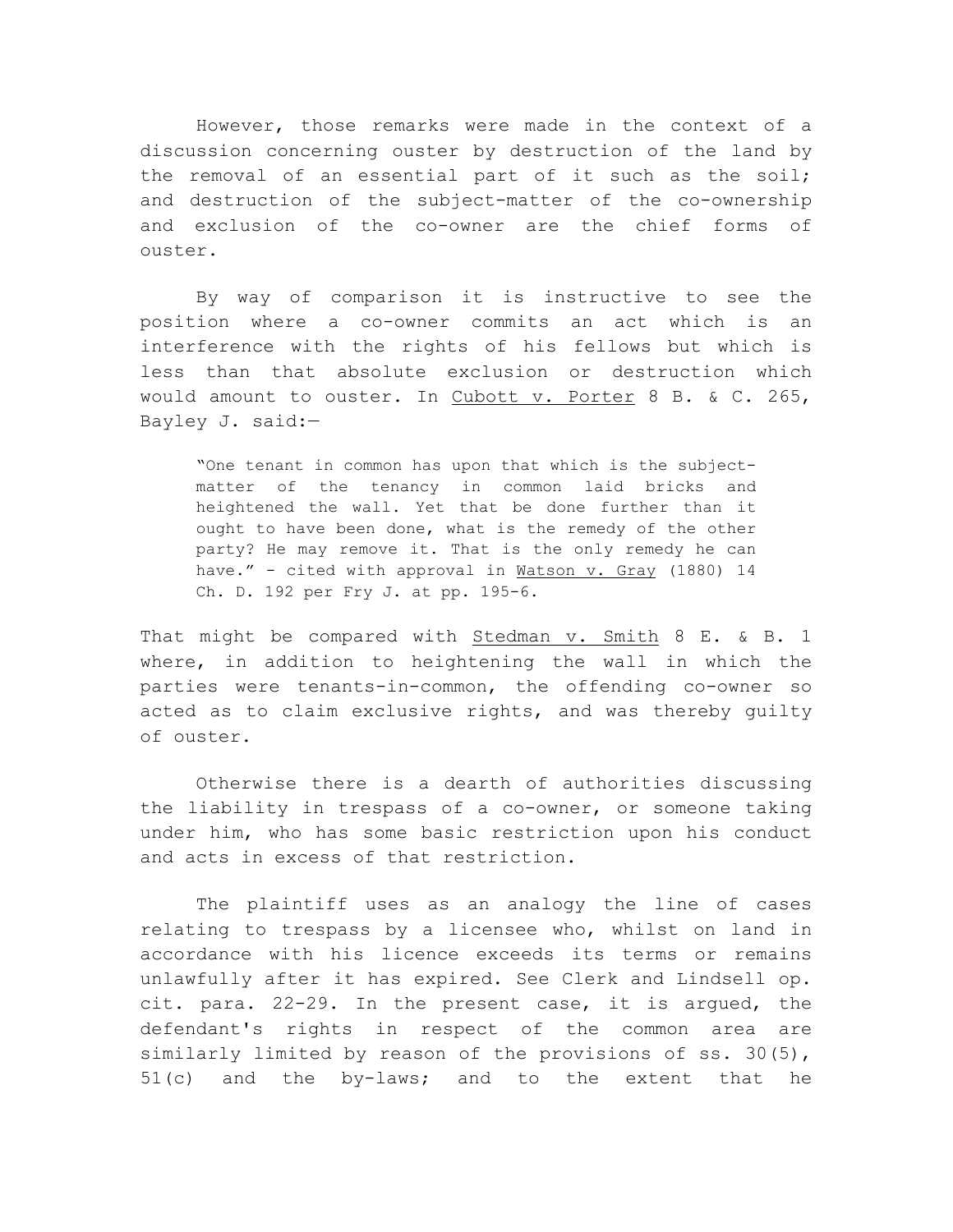transgresses these, he acts outside his rights and is in trespass.

The defendant responds that by virtue of his title he is entitled to possession and that, whilst any transgressions might be the subject of an injunction, they cannot he trespass because of his entitlement to possession. By way of counter-analogy, he refers to the position of a lessee whose lease contains certain covenants restricting his activities upon the demised premises. If he is in breach of such a covenant, the argument runs, he may be in peril of termination of the lease or for an action for breach of covenant, but he cannot be said to be in trespass. Despite the elegant simplicity of this analogue, it fails because the reason why trespass is not there relevant is that there is no other person in possession who could complain of trespass. Indeed a lessee who holds over after the expiration of his term may be liable in an action of ejectment, but trespass is not available against him because he is lawfully in possession of the land though he wrongly refuses to give it up - Hey v. Moorehouse (1839) 6 Bing. N.C. 52; Fleming on Torts 6th Ed. p. 39.

However the argument bears the seeds of merit in its reference to the significance of the possession to which the defendant is entitled. Trespass is a remedy for the protection of the possession of one entitled to it against one who is not so entitled for it consists of an unauthorized intrusion on land in the exclusive possession of another - Fleming op. cit. p, 36; Clerk and Lindsell op. cit. para. 22-01. But if the entry is authorized, as in this case, then the element of unauthorized entry is missing.

The difference between the defendant's position, where he has the rights of a tenant-in-common subject to certain restrictions, and that of the licensee referred to by the plaintiff's argument is that the defendant has a right to possession but a licensee merely holds a licence to do that which but for the consent would be wrongful. He has no